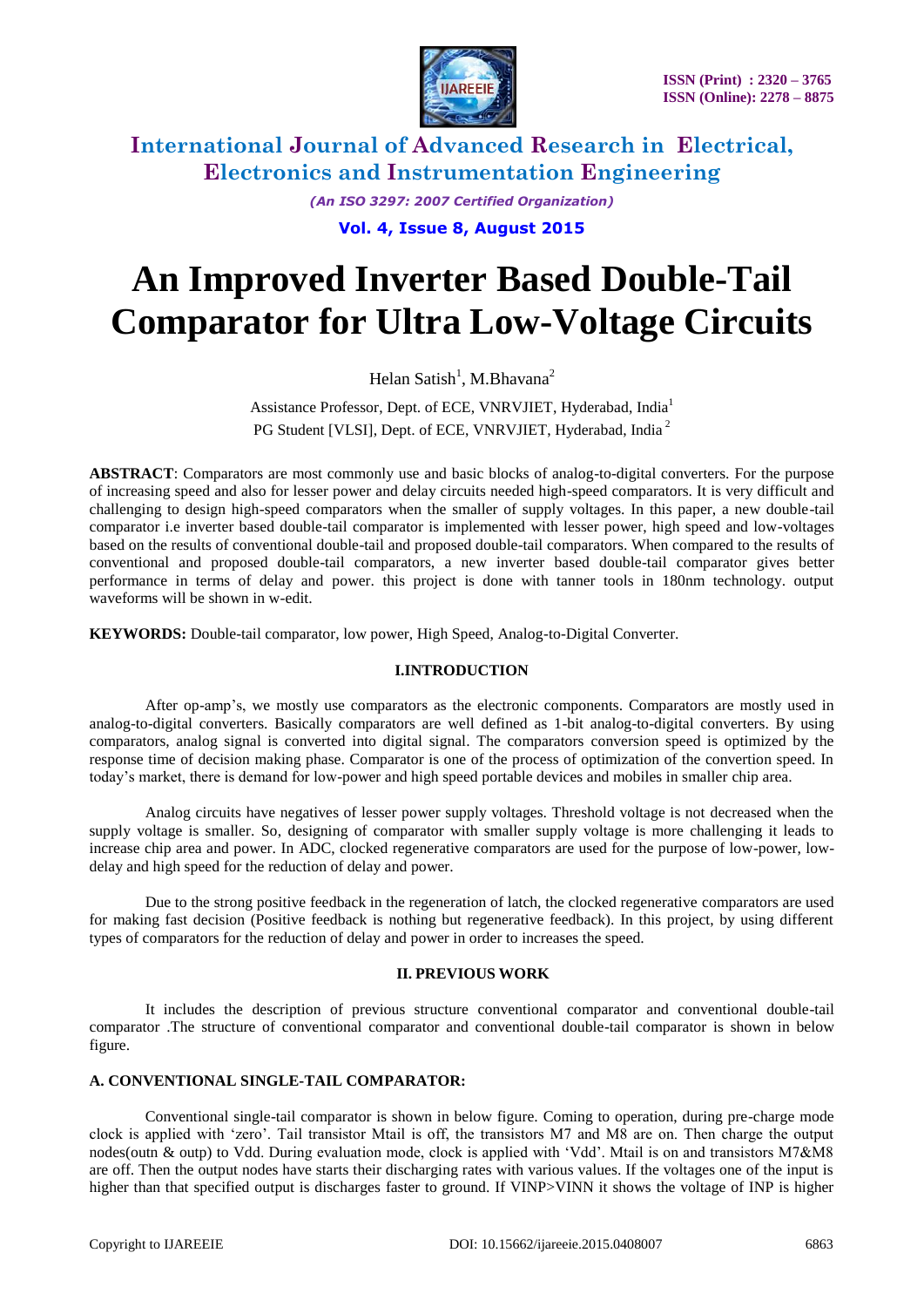

*(An ISO 3297: 2007 Certified Organization)*

## **Vol. 4, Issue 8, August 2015**

than INN then automatically corresponding output i.e outp discharges to ground, outn pulls to Vdd. If VINN>VINP then circuit works in opposite.



Drawbacks of single-tail comparator is, there is one current path via single tail for both latch and differential amplifier it may leads to reduce the speed of latch regeneration then also power is increased. To overcome this drawback we go for double-tail comparator.

#### **B.CONVENTIONAL DOUBLE-TAIL COMPARATOR:**

Conventional double-tail comparator shows below figure. By using double-tail , it can supply required amount current to both latch and difference amplifier. It may leads to increase the speed of latch regeneration. Here we use additionally two intermediate stage transistors MR1 and MR2 these are pases the ∆Vf(np) to the latch stage. During pre-charge phase, clock is applied with 'zero' then both Mtail1 & Mtail2 are off. The transistors M3 & M4 are on these are pre-charge the fn & fp nodes to Vdd. During evaluation mode, when clock is applied with 'Vdd'. Both Mtail1 & Mtail2 are on. M3 & M4 are off.the voltages near fn and fp nodes have drops with various values. For the purpose of increasing speed we go for another technique in the double-tail comparator.



Fig.2: schematic of conventional double-tail dynamic comparator

In this comparator both MR1 & MR2 are in cut off. Due to this reason they cannot play any role for increasing speed of latch. To overcome this we can go for another technique based on double-tail comparator.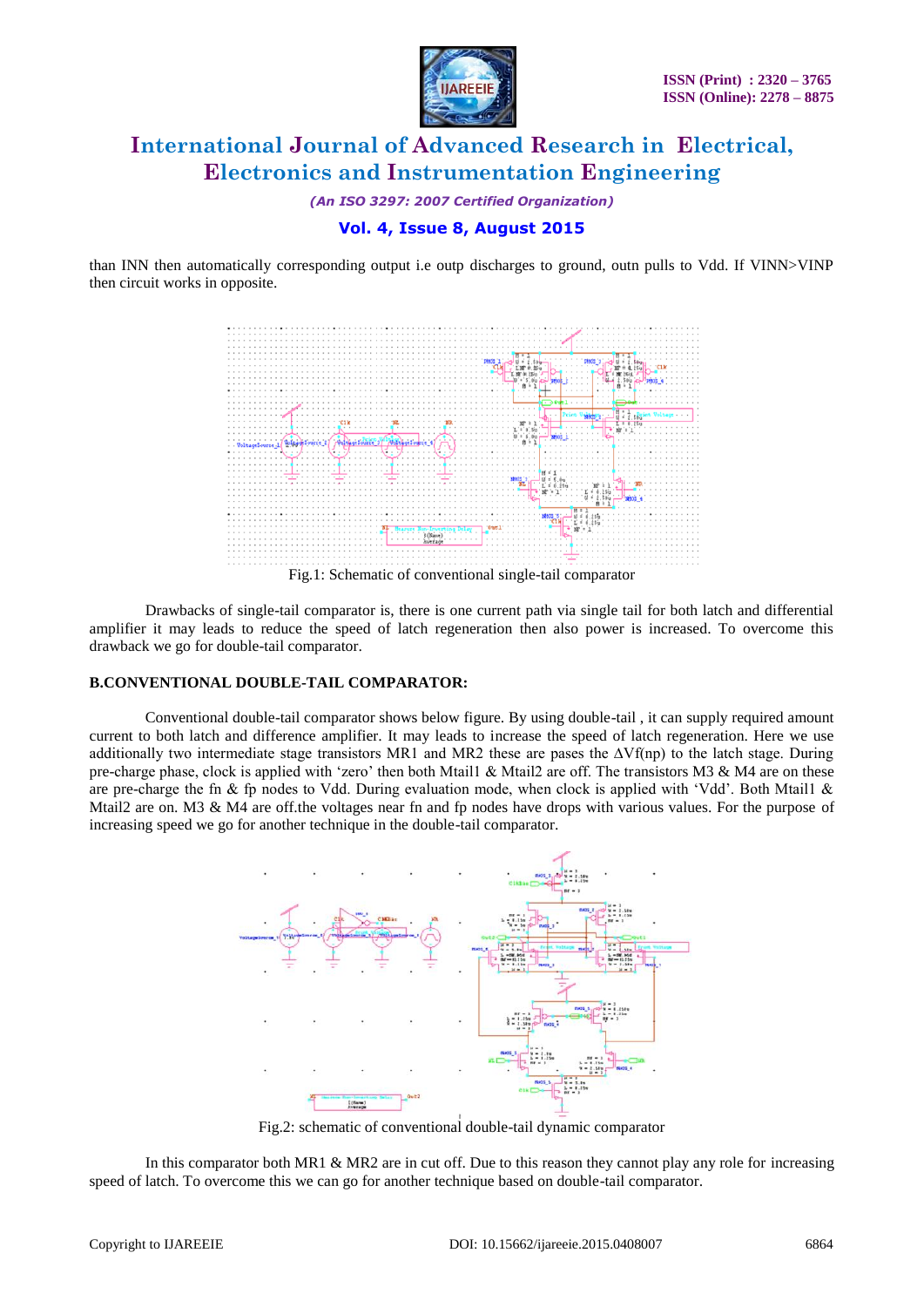

*(An ISO 3297: 2007 Certified Organization)*

### **Vol. 4, Issue 8, August 2015**

#### **III. IMPLEMENTATION OF CONVENTIONAL DOUBLE-TAIL COMPARATOR**

Implemented double-tail comparator is shown below. For better performance, modified double-tail comparator is implemented. The main idea of the modified one is increased the speed of latch regeneration in low-voltage applications. We connect two MC1 and MC2 control transistors in a cross coupled type for the increase of latch regeneration speed to the conventional double-tail comparator. During reset mode, clock is applied with "zero". Both Mtail1 and Mtail2 are in off, M3 and M4 are on. Both control transistors MC1 & MC2 are in cut off. The intermediate transistors MR1 & MR2 discharges the output nodes of latch to ground. During evaluation mode, clock is applied with "Vdd". Both Mtail1 & Mtail2 are on, M3 & M4 are off. At the beginning position of this mode the both control transistors MC1 & MC2 are in cut off mode. Then output nodes i.e fn and fp slowly precharge to vdd.



Fig.3: Implemented double-tail dynamic comparator

The output nodes fn and fp start to drop with their various values. If VINP>VINN then the VINP corresponding node of fn is faster discharges then the VINN corresponding node of fp. Thus, the corresponding transistor of fn i.e M2 provides larger amount of current then M1. As long as fn continuous falling, then that related PMOS transistor MC1 starts to turn on, pulling fp node back to Vdd. Thus fp is at Vdd. When the control transistor MC1 is on, the current drawn path from Vdd to ground is via MC1, M1, & Mtail1 results static power consumption. To reduce this problem, connect two NMOS switches below input M1 & M2 transistors i.e Msw1 & Msw2. If fp node is discharges to ground then that corresponding switch Msw2 in the current drawn path is closed then the other switch Msw1 will be open for the prevent of current. In this technique speed of latch is increased when compared to the previous conventional double-tail comparator. For the purpose of increasing latch regeneration another implementation is below.

#### **IV.INVERTER BASED DOUBLE-TAIL COMPARATOR DESIGN**

Inverter based double-tail comparator is shown below. During reset mode, clock is applied with "zero". Both Mtail1 and Mtail2 are in off, M3 and M4 are on. Both control transistors MC1 & MC2 are in cut off. The intermediate transistors MR1 & MR2 discharges the output nodes of latch to ground. During evaluation mode, clock is applied with "Vdd". Both Mtail1 & Mtail2 are on, M3 & M4 are off. At the beginning position of this mode the both control transistors MC1 & MC2 are in cut off mode. Then output nodes i.e fn and fp slowly precharge to vdd. The output nodes fn and fp start to drop with their various values.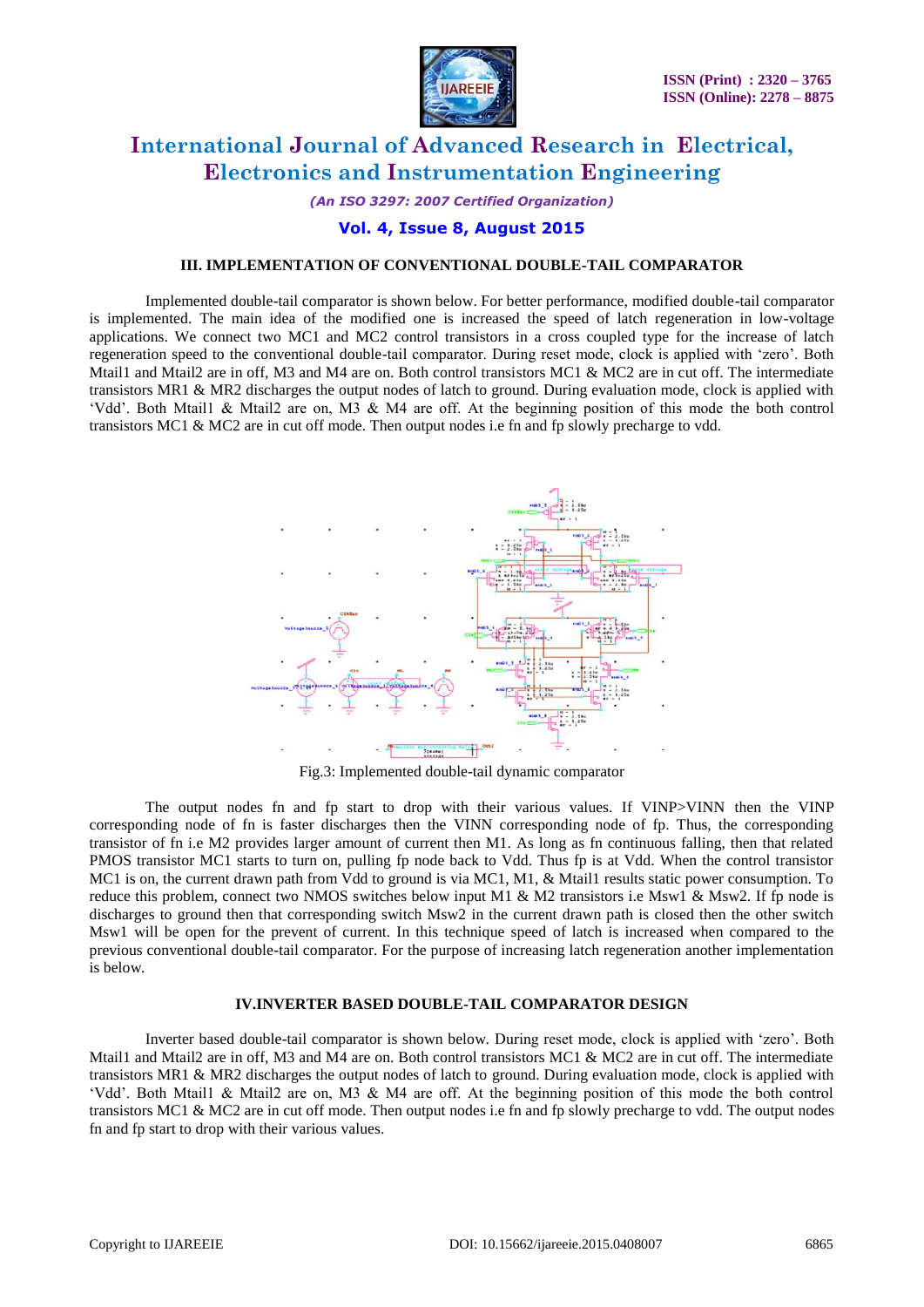

*(An ISO 3297: 2007 Certified Organization)*

**Vol. 4, Issue 8, August 2015**



Fig.4: schematic of inverter based double-tail comparator

If VINP>VINN then the VINP corresponding node of fn is faster discharges then the VINN corresponding node of fp. Thus, the corresponding transistor of fn i.e M2 provides larger amount of current then M1. As long as fn continuous falling, then that related PMOS transistor MC1 starts to turn on, pulling fp node back to Vdd. Thus fp is at Vdd. So, the corresponding intermediate stage transistor MR1 turns on and it will caused to regenerate the latch by using back to back inverters in the latch stage so that the output node outn completely discharges to ground and another output node outp is charges to Vdd.

#### **V. SIMULATION RESULTS**

The simulation of all above designs is carried out by using Tanner EDA tool v13.0 with 180nm technology. The simulated waveforms of conventional single-tail, conventional double-tail, proposed double-tail and inverter based double-tail comparators.



Fig.5: Simulated waveforms of conventional single-tail comparator

In simulation result of conventional single-tail comparator shows VINN>VINP i.e supply voltage is 1v and applied input voltages are VINN is 1v and VINP is 0.8v then the output of corresponding VINN i.e out n will be discharged to ground i.e 0, and out p will be high i.e 1. This will be shown in the above simulation result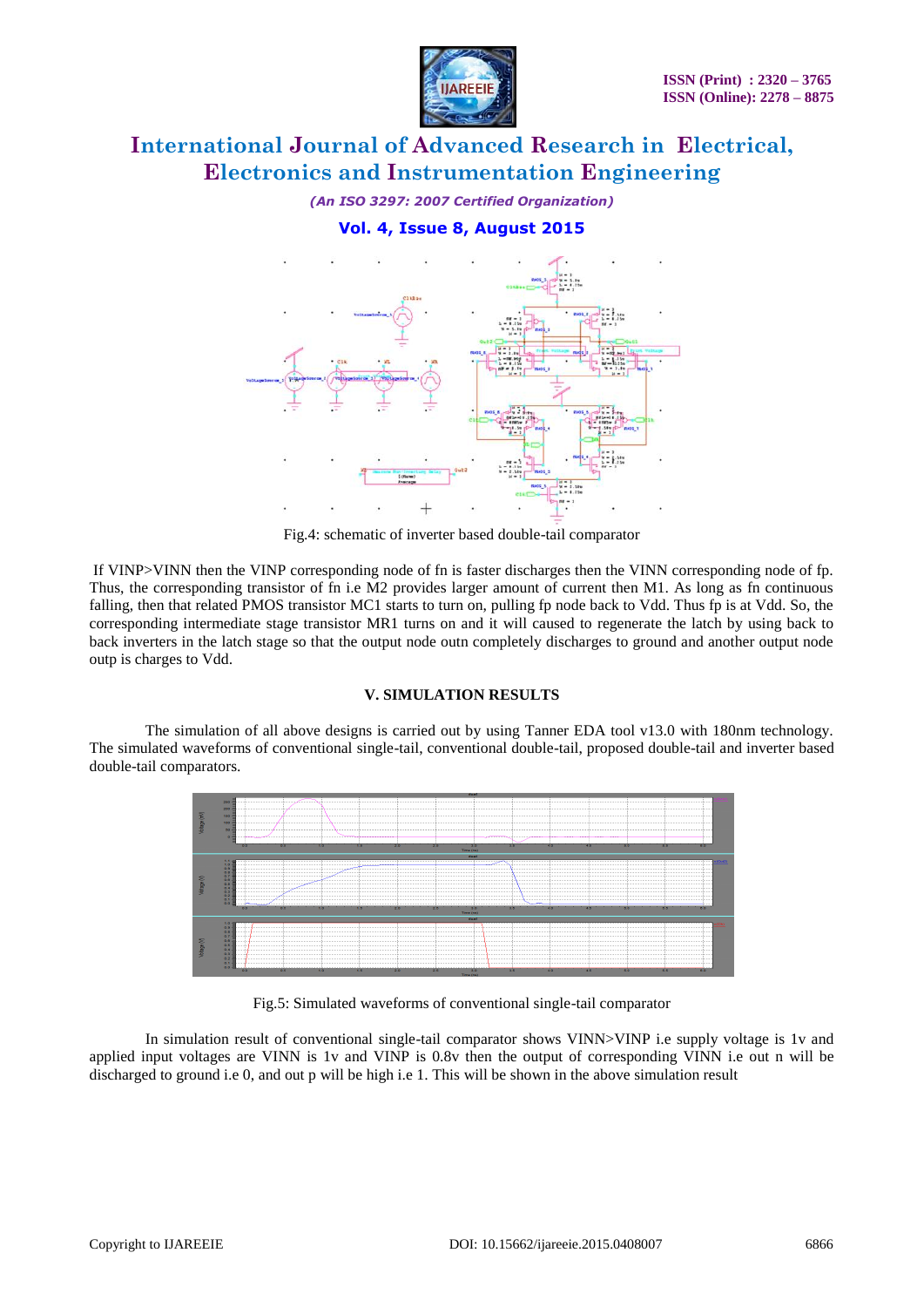

*(An ISO 3297: 2007 Certified Organization)*

**Vol. 4, Issue 8, August 2015**



Fig.6: Simulated waveforms of conventional double-tail comparator

In simulation result of conventional double-tail comparator shows VINN>VINP i.e the output node of the VINN is greater when compared to VINP then the corresponding node of VINN is pull to Vdd means output will be 1. then the another node of corresponding VINP will be discharged to ground i.e zero.This will be shown in the above simulation result.



Fig.7: Simulated waveforms of implemented double-tail comparator

In simulation result of implemented double-tail comparator shows VINN>VINP means applied voltage of VINN is higher than VINP. then the corresponding output node of higher input voltage i.e out n will be pull to Vdd i.e output will be shown 1. the another output node out p will be discharged to ground completely mens it's zero. the result will be shown in the above simulation figure.



Fig.8: Simulated waveforms of inverter based double-tail dynamic comparator

In simulation result of inverter based double-tail comparator shows VINN>VINP means given input voltage of VINN is greater than the VINP. then the corresponding output node of higher input i.e out n will be pull to Vdd i.e the output will be shown 1. then the other output node out p will be discharged to ground completely i.e the output will be shown zero. the output results will be shown in the above simulation results.